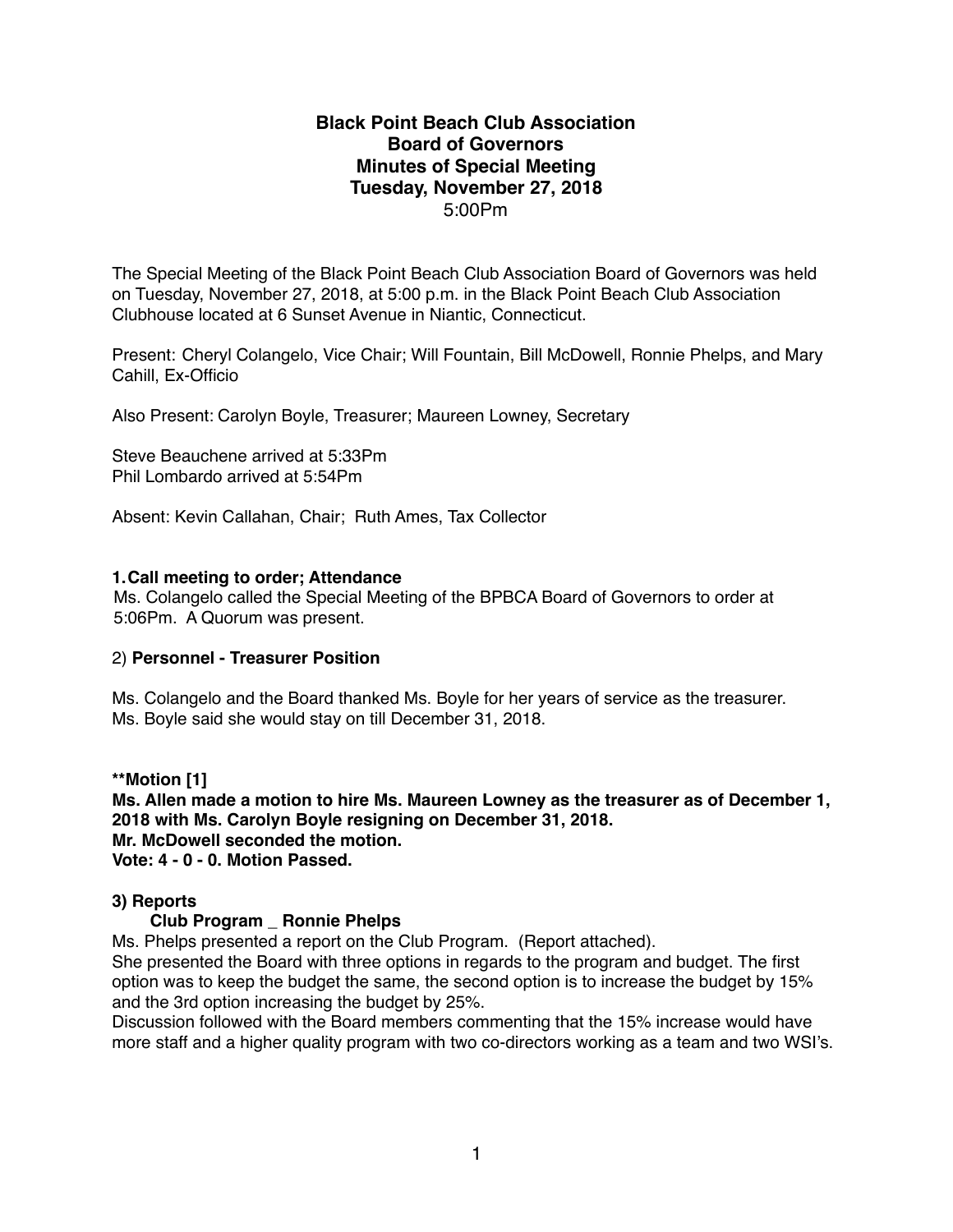**\*\*Motion [2] Ms. Phelps made a motion to accept the club program proposal with the 15%increase in budget as presented with co-directors and WSi's Ms. Cahill seconded the motion.**

**Vote: 5 - 0 - 0. Motion Passed.**

### **3) New Business - Beach Manager**

Ms. Colangelo asked the Board members what type of support they thought was needed for the association if it should be one position as it had been the past few years or two positions. The Board members gave their opinions. Mr. Beauchene said they should all a make a list of items they would like to see in the job description.

**\*\* Motion [3]**

**Ms. Phelps made a motion that the Special Meeting of the Black Point Beach Club Association Board of Governors be adjourned at 6:23 p.m. Mr. McDowell seconded the motion. Vote 6 - 0 - 0. Motion Passed**

**Respectfully submitted,**

**Maureen Lowney, Secretary**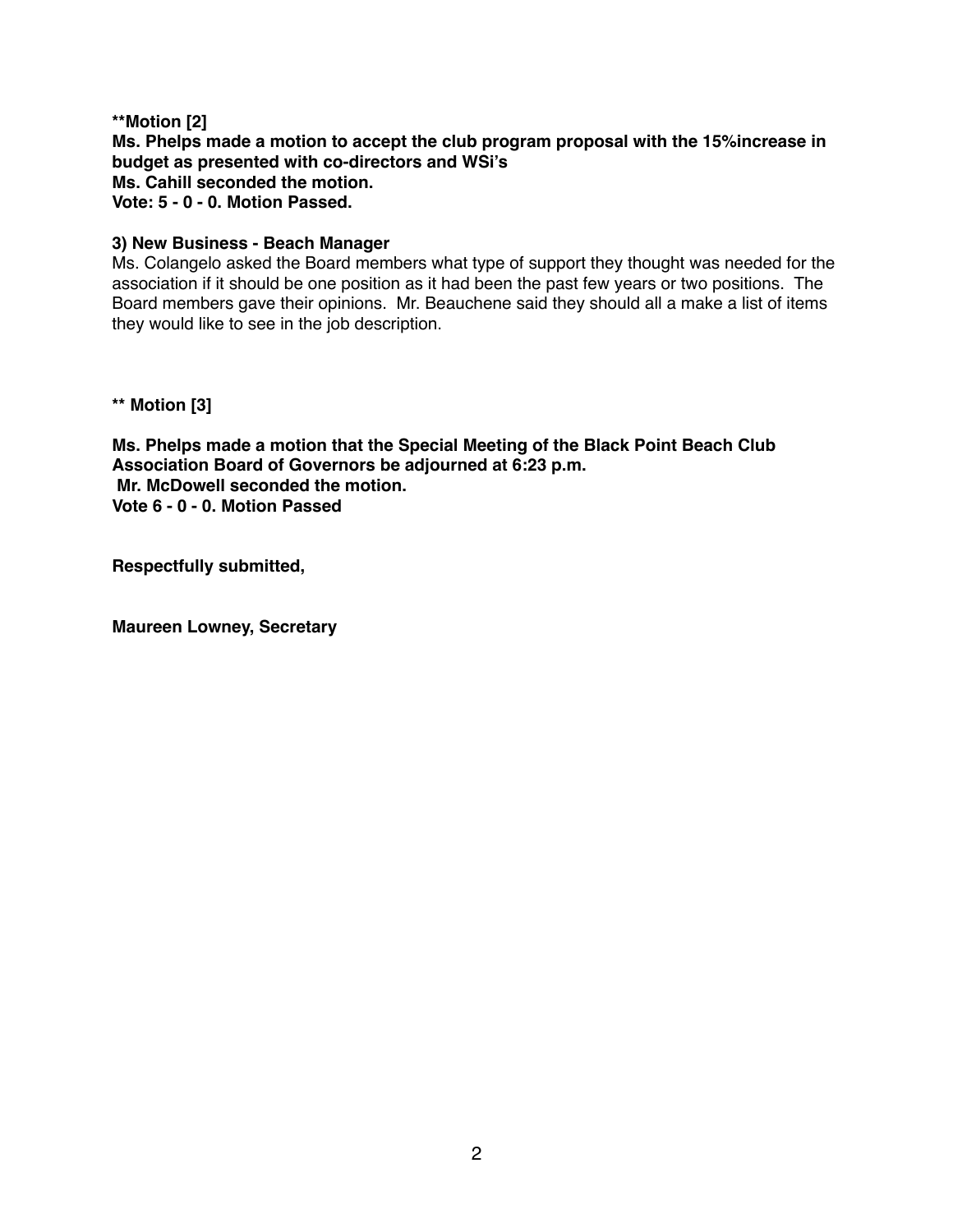# **Black Point Beach Club Recreation Program Proposal 2019 Narrative**

November 19, 2018

# **Budget**

The attached proposal has an outline of three comparative budgets. The first column "Basic" outlines a program that reflects minimal changes and development. The second "Revised" outlines a program reflecting recommendations and proposals based on parent and committee input. The "Ideal" maximizes the program's potential. If not considered for this year, the "Ideal" proposal should be considered as part of long term planning.

# **Leadership**

Last year there were major problems when the Director was absent. There was no one to assume a position of authority. Changing the Director position to two equal positions assures leadership in the event of the unexpected, diversity in planning and the ability for the work and supervisory responsibilities to be shared. Expanded responsibilities would include program development, staff training, and planning/implementing community events.

# **Health and Safety**

Last year there were several concerns with Health and Safety. This will be addressed in a mandatory training for counselors and volunteers. Staff guidelines and expectations would be outlined in a handbook. Director would supervise and evaluate staff based on expectations outlined in the guidelines.

# **Separation of Water Safety Program**

Last year there were several concerns over Swimming Lessons. Two WSI's would be added to enhance quality of instruction, safety, supervision and record keeping. Water Safety Guidelines would be included in counselor training and handbook.

A separate proposal is attached for a formal Water Safety and Swimming Program for \$4,000.00. This includes staff Training for CPR and First Aide which would separately cost approximately \$1,650.00.

### **Programming**

The **Basic Budget** reflects primarily maintaining the status quo with minimal improvements including one additional WSI, an increased line item in Educational/Consumables (sufficient craft materials for seven weeks, equipment and supplies that are in dire need of replacement). It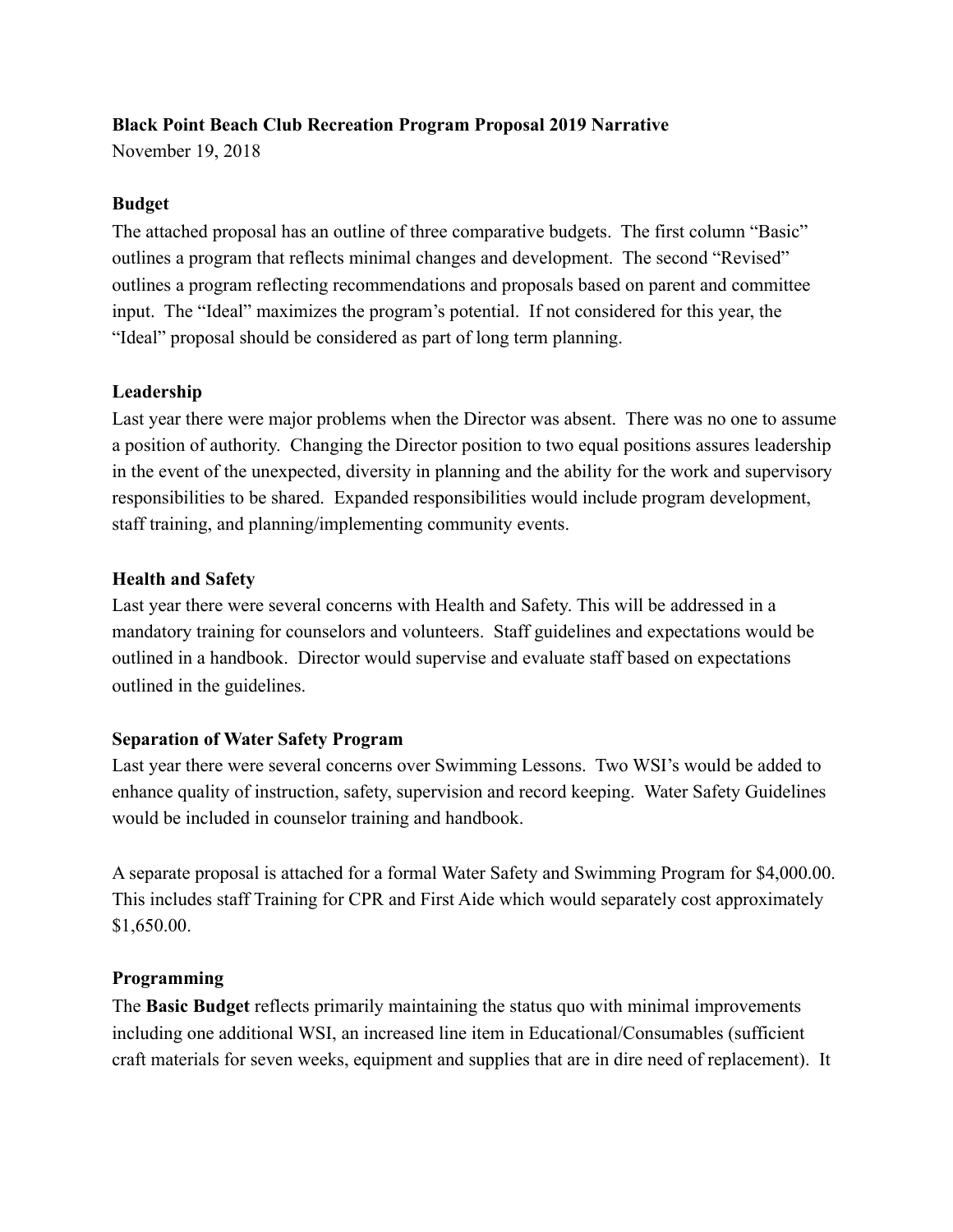does not include specific community activities and "Friday" activities that were originally planned when the program was clipped to five days.

The **Revised Budget** includes additional programming that requires planning time, coordination and supervision Recommendation Example:

Annual Program Wide Theme for 2019 "Niantic Bay" Activities and Workshops including Project Oceanology, Mystic Aquarium Educational Program (Suitcases of Surprises) SECT Regional Resources (Conservation/Recycling) Demonstration from East Lyme Crew Assoc Book and Puppet Share East Lyme Library

Daily Activities

Crafts, Games, Activities, Sports, etc.

Community Events

 Family Potluck Family Bingo Night – Weekly (Donated Prizes) Sunday Breakfast (Fund Raiser) Saturday Bake Sale (Fund Raiser) Sunset Carnival Movie Night (July & August) Trivia Night (Adults) Sand Castle Building Contest Crabbing Contest Talent Show Swim Races

Supplemental Sports Camps (Set Up Like Proposed Tennis Lessons by Roth 2018 – provided by a licensed and insured independent contractor – 10% of tuition to Rec Program)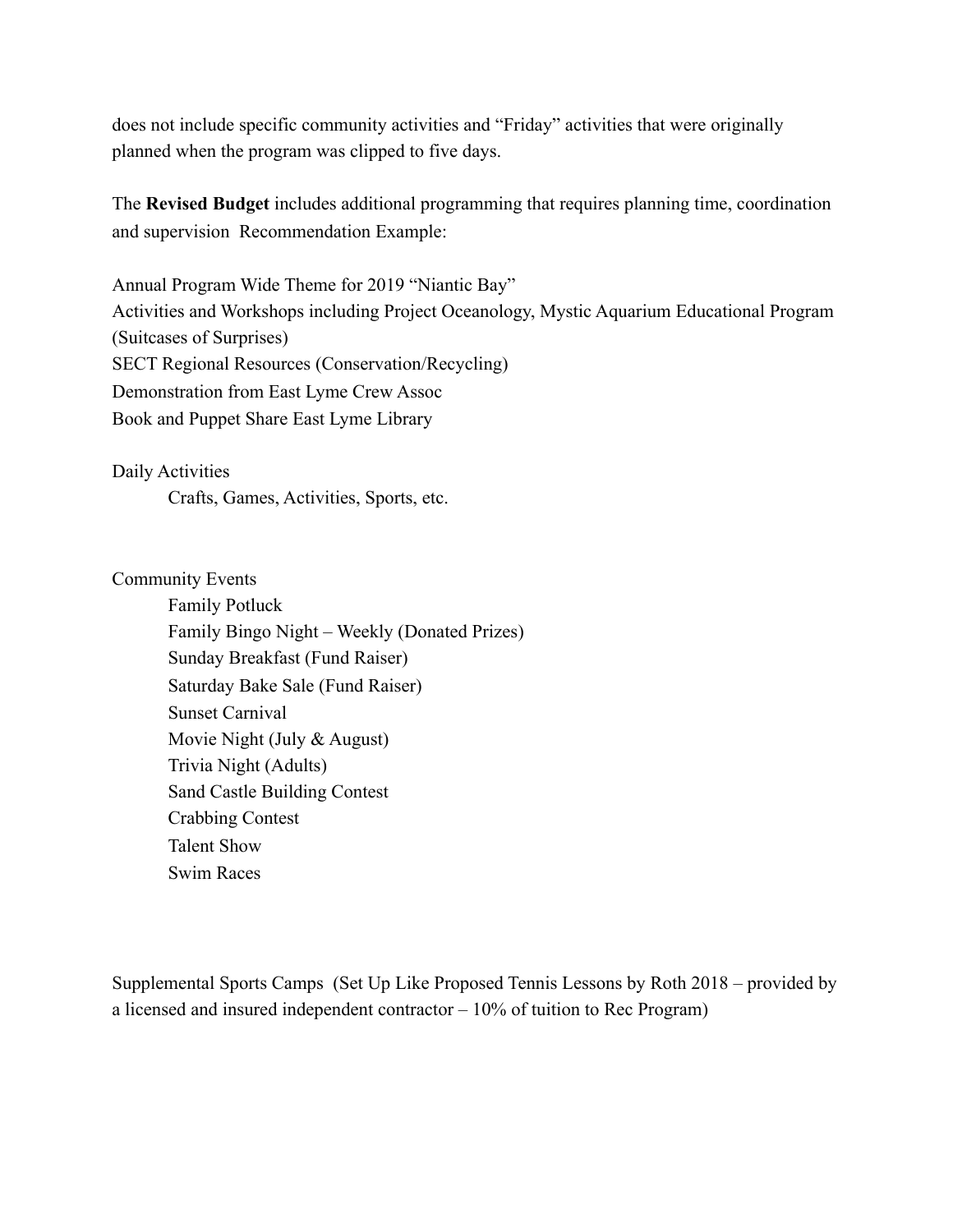The **Ideal Budget** includes a five day program with Structured Friday special activities coordinated by the Directors (field trips, bounce houses, magic shows). It also includes the \$4,000.00 Water Safety/Swimming Program.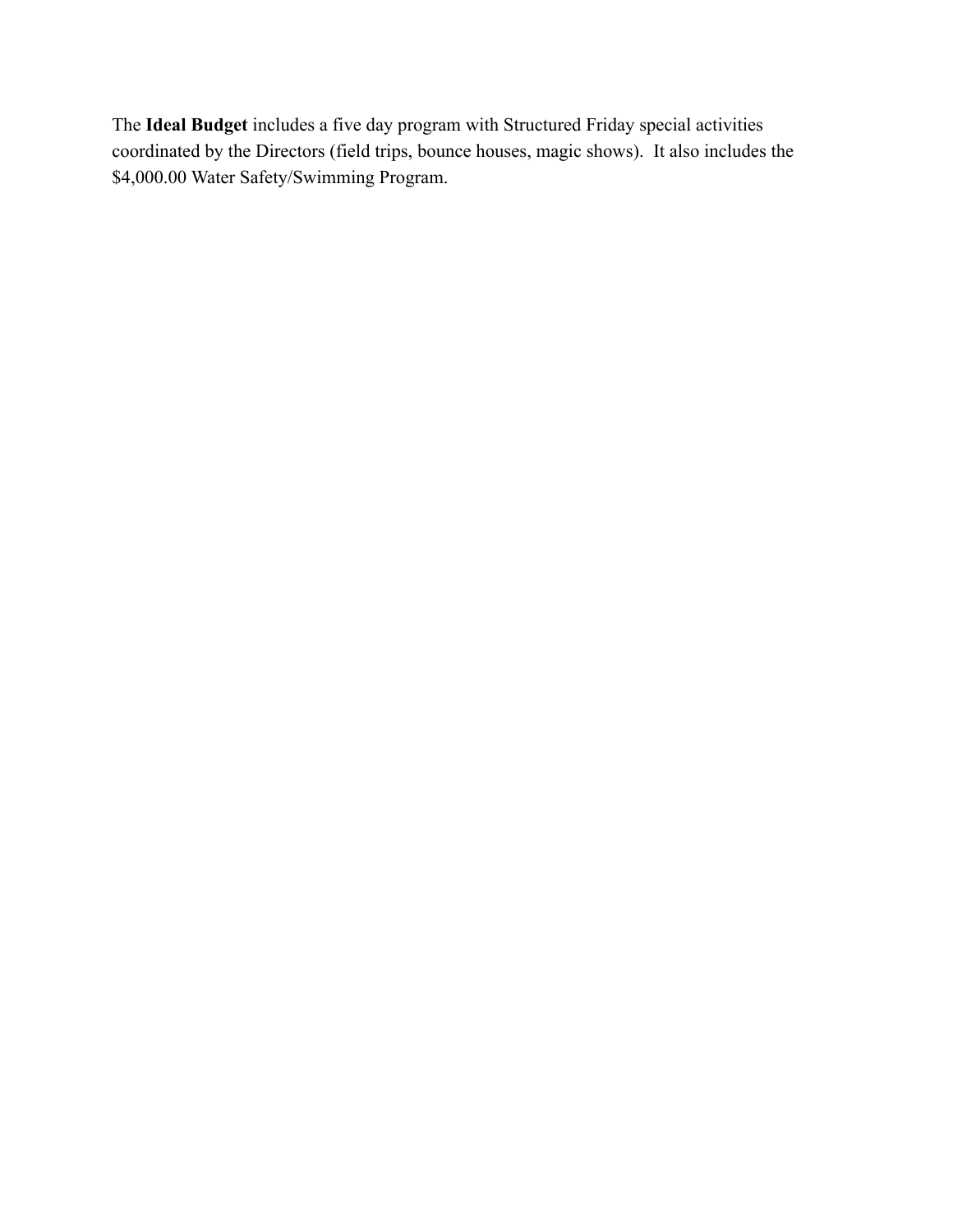| <b>Black Point Recreation Program</b> |                                          |             |
|---------------------------------------|------------------------------------------|-------------|
| <b>Summer 2018</b>                    |                                          |             |
|                                       |                                          |             |
| <b>INCOME:</b>                        |                                          |             |
| Week 1                                |                                          | \$14,185.00 |
| Week 2                                |                                          | \$2,970.00  |
| Week 3                                |                                          | \$1,030.00  |
| Week 4                                |                                          | \$650.00    |
| Week 5                                |                                          | \$650.00    |
| Week 6                                |                                          | \$690.00    |
| Week 7                                |                                          | \$780.00    |
|                                       |                                          |             |
| TOTAL INCOME:                         |                                          | \$20,955.00 |
|                                       |                                          |             |
|                                       |                                          |             |
| <b>EXPENSES:</b>                      |                                          |             |
|                                       |                                          |             |
| <b>Staff</b>                          |                                          |             |
| <b>Recreation Director</b>            |                                          | \$5,000.00  |
| Counselors (9)                        |                                          | \$8,668.00  |
|                                       |                                          |             |
| <b>Supplies</b>                       |                                          |             |
| 6/12/18                               | WH Media - Program Guide                 | \$352.10    |
| 6/21/18                               | Fresh Ink LLC - shirts: 30 staff, 2 dire | \$285.00    |
| 7/16/18                               | Madison Sjostrum - tie dye supplies      | \$38.16     |
| 7/24/18                               | Veronica Phelps - supplies               | \$285.30    |
| 8/5/18                                | Lauren Mertel - supplies                 | \$212.41    |
|                                       |                                          |             |
| <b>TOTAL STAFF AND SUPPLIES:</b>      |                                          | \$14,840.97 |
|                                       |                                          |             |
|                                       |                                          |             |
| 9/23/18                               |                                          |             |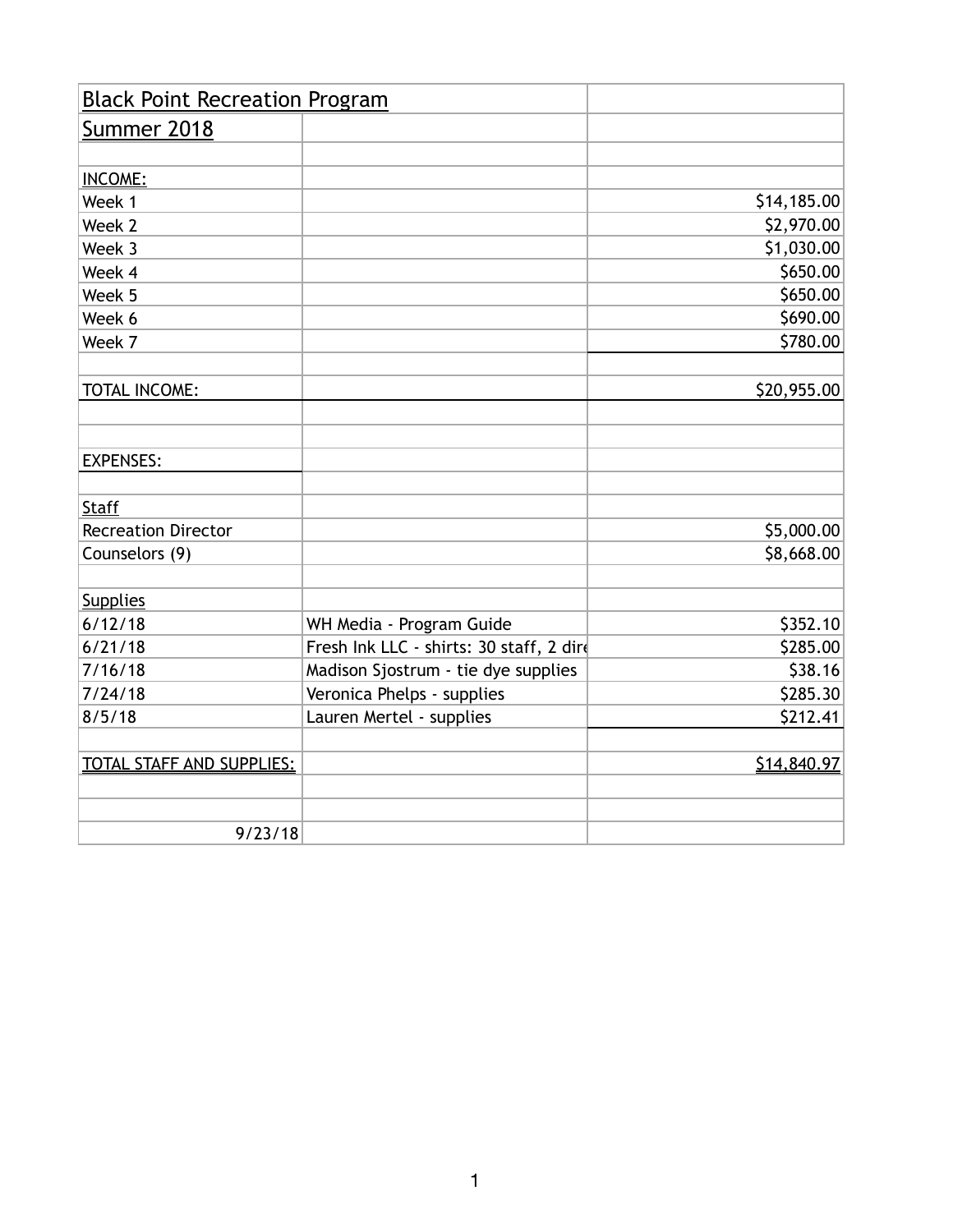| <b>EXPENSES</b>                    |                 |                                                                                                      |
|------------------------------------|-----------------|------------------------------------------------------------------------------------------------------|
| Personnel                          |                 |                                                                                                      |
|                                    |                 |                                                                                                      |
| Directors (2)                      | \$<br>5,000.00  | No Additional Programming                                                                            |
|                                    |                 | <b>Split Waterfront Time</b>                                                                         |
|                                    |                 | <b>Additional Staff Training Time</b>                                                                |
|                                    |                 | <b>Additional Meet and Greet</b>                                                                     |
|                                    |                 | Develop/Plan Summer Brochure/Calendars                                                               |
|                                    |                 | 12.50 hours x 7 weeks additional                                                                     |
| Counselors (9)                     | \$<br>9,500.00  | 1/2 hour prep, training & additional events                                                          |
|                                    |                 | (includes rates increase for returning)                                                              |
| WSI(2)                             | \$<br>2,000.00  | \$20/Hour Training/Coordinating<br>Counselors + Planning+ 2 Family Events<br>(Races, Water Olympics) |
|                                    |                 |                                                                                                      |
| Educational/Consumable             | \$<br>2,500.00  | Crafts/Supplies                                                                                      |
| Equipment                          | \$<br>1,000.00  | Sports & Swim Equipment                                                                              |
| <b>Red Cross Certificates</b>      | \$<br>250.00    | <b>Swim Certificates</b>                                                                             |
| Summer Brochure                    | \$300           |                                                                                                      |
| <b>T Shirts</b>                    | \$300           | Same as 2018                                                                                         |
| Year End Counselor<br>Appreciation | \$<br>150.00    | Same as 2018                                                                                         |
| <b>TOTAL</b>                       | \$<br>21,000.00 |                                                                                                      |
| Registration                       | \$<br>21,000.00 |                                                                                                      |
| <b>ANNUAL INCOME</b>               | \$<br>21,000.00 |                                                                                                      |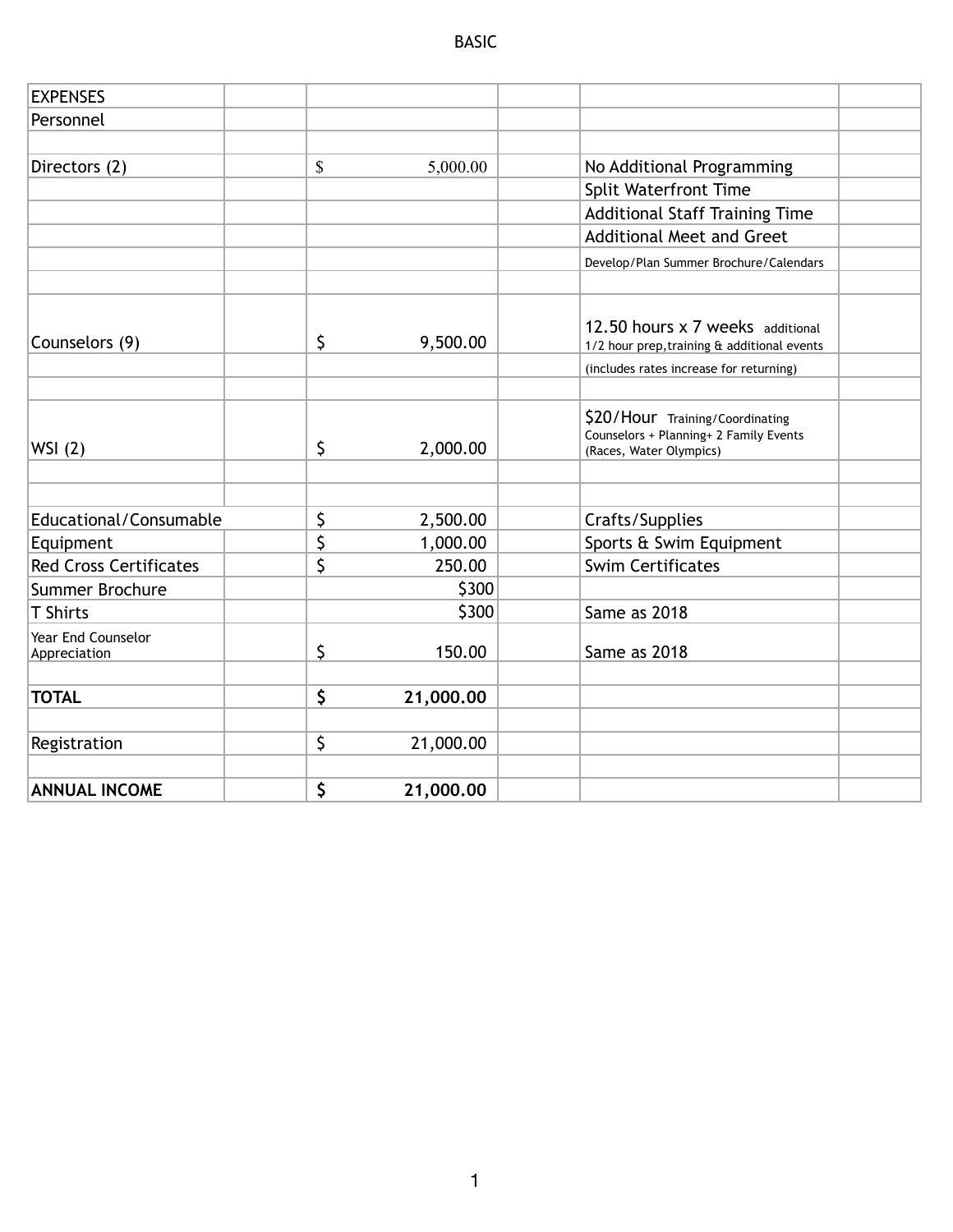| <b>EXPENSES</b>                 |                 |                                                                                                   |
|---------------------------------|-----------------|---------------------------------------------------------------------------------------------------|
| Personnel                       |                 |                                                                                                   |
|                                 |                 |                                                                                                   |
| Directors (2)                   | \$<br>5,000.00  | Additional Programming Coordination                                                               |
|                                 |                 | Split Waterfront Time                                                                             |
|                                 |                 | Additional Staff Training Time                                                                    |
|                                 |                 | <b>Additional Meet and Greet</b>                                                                  |
|                                 |                 | Develop/Plan Summer Brochure/Calendars                                                            |
|                                 |                 |                                                                                                   |
| Counselors (9)                  | \$<br>10,000.00 | 12.50 hours x 7 weeks additional 1/2 hour prep, training &<br>additonal community events          |
|                                 |                 | (includes rates increase for returning)                                                           |
|                                 |                 |                                                                                                   |
| WSI(2)                          | \$<br>2,700.00  | \$20/Hour Training/Coordinating Counselors + Planning+ 2<br>Family Events (Races, Water Olympics) |
|                                 |                 | Add Basic Lifesaving Class                                                                        |
|                                 |                 | Add Swim Races vs Local Beaches                                                                   |
|                                 |                 |                                                                                                   |
|                                 |                 |                                                                                                   |
| Educational/Consumable          | \$<br>2,500.00  | Crafts/Supplies                                                                                   |
| <b>Guest Progams</b>            | \$<br>800.00    | Mystic, Audobon, Puppet Show                                                                      |
| Equipment                       | \$<br>2,000.00  | Sports & Swim Equipment                                                                           |
|                                 |                 | Gaga Pit, Soccer & Volleyball                                                                     |
| <b>Red Cross Certificates</b>   | \$<br>500.00    | Swim Certificates                                                                                 |
| Summer Brochure                 | \$300           |                                                                                                   |
| <b>T</b> Shirts                 | \$700           | All Club Goers - xtras for sale                                                                   |
| <b>Community Events</b>         | \$<br>1,000.00  | See Narrative                                                                                     |
| Year End Counselor Appreciation | \$<br>150.00    | Same as 2018                                                                                      |
|                                 |                 |                                                                                                   |
| <b>TOTAL</b>                    | \$<br>25,650.00 |                                                                                                   |
|                                 |                 |                                                                                                   |
| Registration                    | \$<br>24,150.00 | 15% increase in tuition                                                                           |
| Fundraising                     | \$<br>1,500.00  |                                                                                                   |
|                                 |                 |                                                                                                   |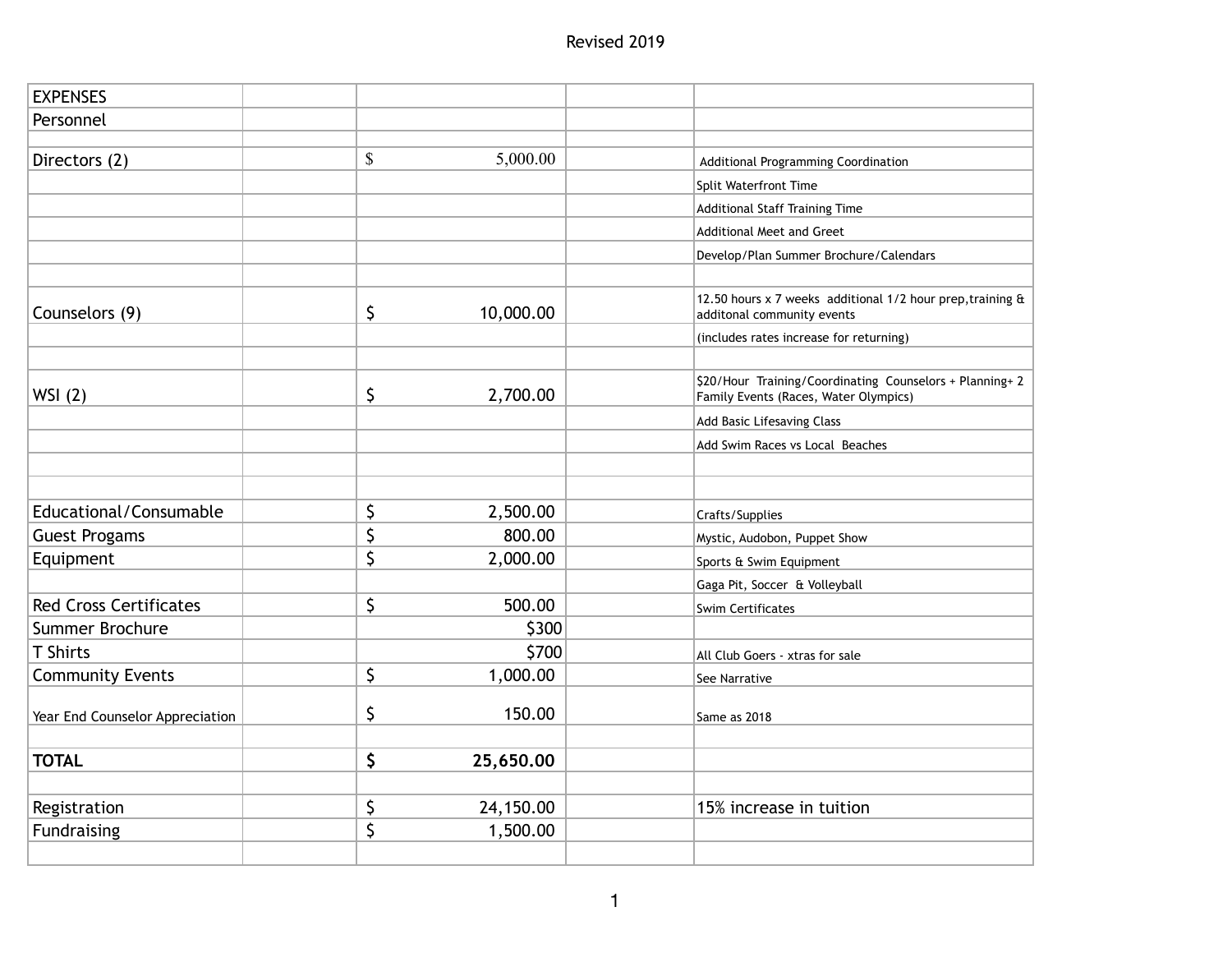# Revised 2019

| <b>ANNUAL INCOME</b> |  | 25,650.00 |  |
|----------------------|--|-----------|--|
|                      |  |           |  |
|                      |  |           |  |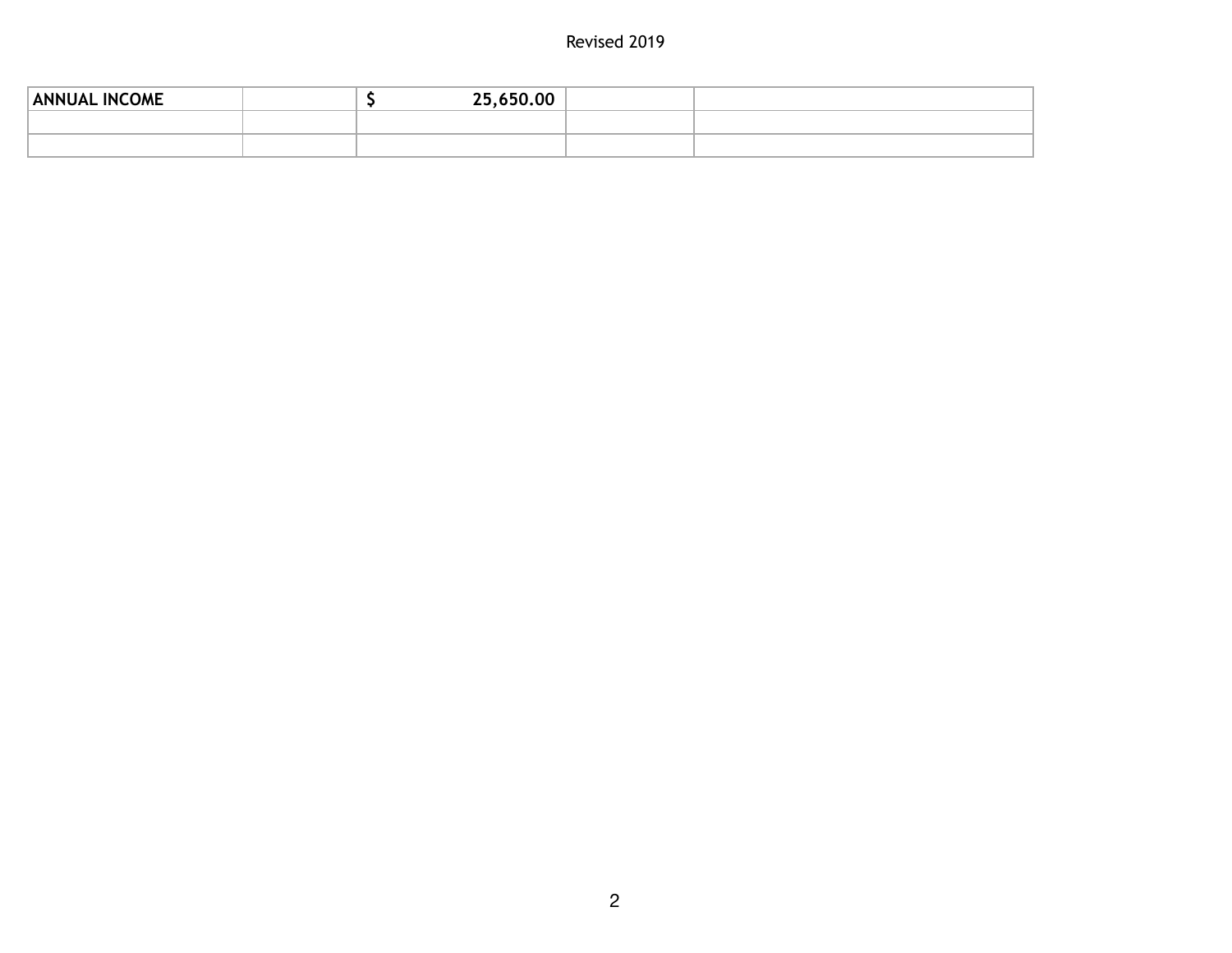IDEAL

| <b>EXPENSES</b>                 |                 |                                                                                          |  |
|---------------------------------|-----------------|------------------------------------------------------------------------------------------|--|
| Personnel                       |                 |                                                                                          |  |
|                                 |                 |                                                                                          |  |
| Directors (2)                   | \$<br>5,500.00  | Additional Programming Coordination                                                      |  |
|                                 |                 | Additional Staff Training Time                                                           |  |
|                                 |                 | <b>Additional Meet and Greet</b>                                                         |  |
|                                 |                 | Develop/Plan Summer Brochure/Calendars                                                   |  |
|                                 |                 |                                                                                          |  |
| Counselors (9)                  | \$<br>10,000.00 | 12.50 hours x 7 weeks additional 1/2 hour<br>prep, training & additonal community events |  |
|                                 |                 | (includes rates increase for returning)                                                  |  |
|                                 |                 |                                                                                          |  |
| WSI(2)                          | \$<br>3,500.00  | Contractual Water Safety and Swim Program                                                |  |
|                                 |                 | Add Basic/Advanced Lifesaving Class                                                      |  |
|                                 |                 | Add Swim Races vs Local Beaches                                                          |  |
|                                 |                 | ALL STAFF TRAINED 1ST AID/CPR                                                            |  |
|                                 |                 |                                                                                          |  |
| Educational/Consumable          | \$<br>2,500.00  | Crafts/Supplies                                                                          |  |
| <b>Guest Progams</b>            | \$<br>800.00    | Mystic, Audobon, Puppet Show                                                             |  |
| Equipment                       | \$<br>2,000.00  | Sports & Swim Equipment                                                                  |  |
|                                 |                 | Gaga Pit, Soccer & Volleyball                                                            |  |
| <b>Friday Programming</b>       | \$<br>1,000.00  | 2 Hour Specialty Camps                                                                   |  |
| <b>Red Cross Certificates</b>   | \$<br>500.00    | <b>Swim Certificates</b>                                                                 |  |
| Summer Brochure                 | \$300           |                                                                                          |  |
| <b>T</b> Shirts                 | \$700           | All Club Goers - xtras for sale                                                          |  |
| <b>Community Events</b>         | \$<br>1,000.00  | See Narrative                                                                            |  |
| Year End Counselor Appreciation | \$<br>150.00    | Same as 2018                                                                             |  |
| <b>TOTAL</b>                    | \$<br>27,950.00 |                                                                                          |  |
|                                 |                 |                                                                                          |  |
| Registration                    | \$<br>26,250.00 | 25% increase in tuition                                                                  |  |
| <b>Fundraising</b>              | \$<br>1,700.00  |                                                                                          |  |
|                                 |                 |                                                                                          |  |
| <b>ANNUAL INCOME</b>            | \$<br>27,950.00 |                                                                                          |  |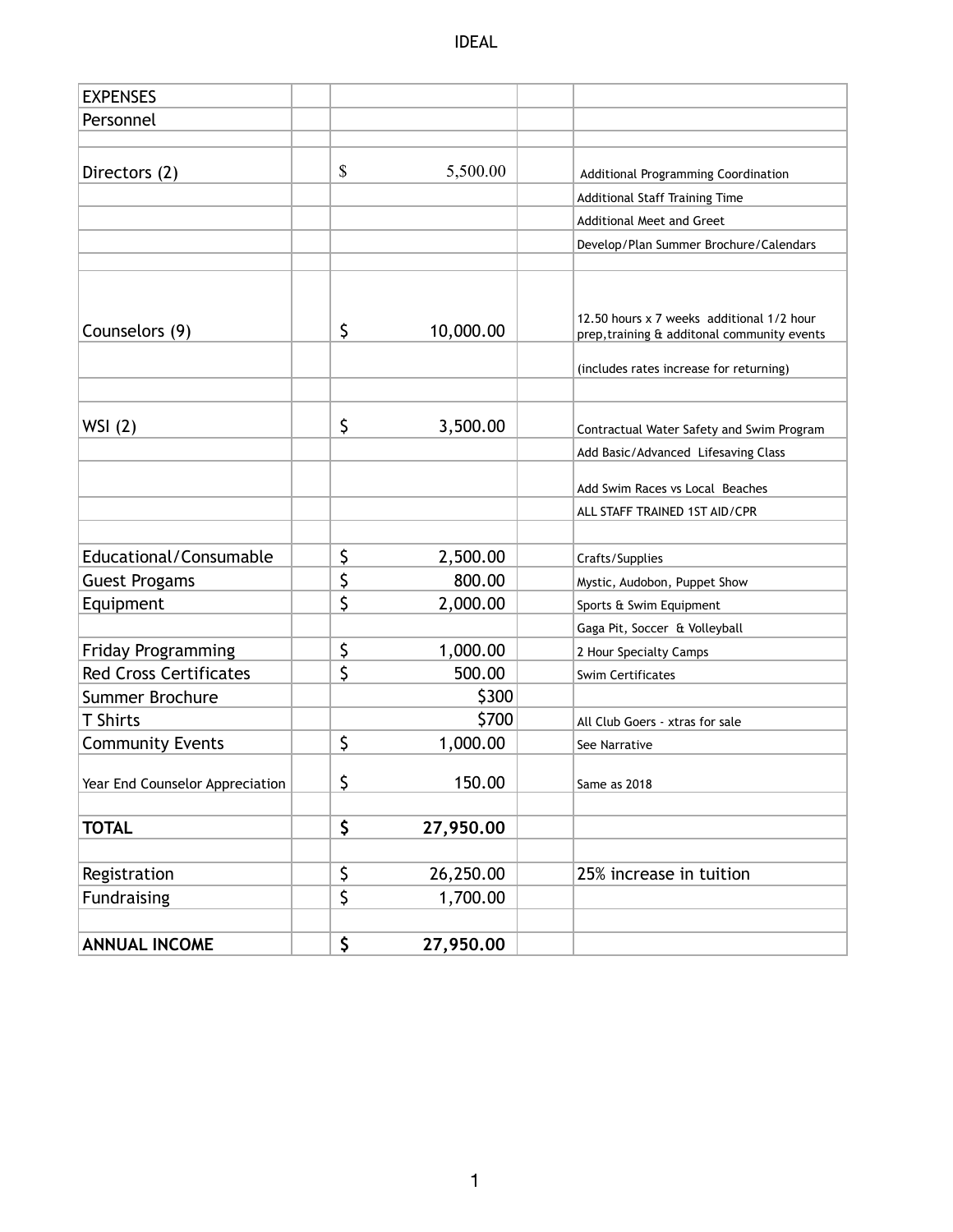| <b>EXPENSES</b>                   | <b>LAST YEAR</b> |              | <b>BASIC</b> |             | <b>REVISED</b> |
|-----------------------------------|------------------|--------------|--------------|-------------|----------------|
| Personnel                         |                  |              |              |             |                |
|                                   |                  |              |              |             |                |
| Directors (2)                     | \$5,000.00       | $\zeta$      | 5,000.00     | $\mathbb S$ | 5,500.00       |
|                                   |                  |              |              |             |                |
|                                   |                  |              |              |             |                |
|                                   |                  |              |              |             |                |
|                                   |                  |              |              |             |                |
| Counselors (9)                    | \$8,668.00\$     |              | 9,500.00     | $\mathbb S$ | 10,000.00      |
|                                   |                  |              |              |             |                |
|                                   |                  |              |              |             |                |
| WSI(2)                            |                  | \$           | 2,000.00     | \$          | 2,200.00       |
|                                   |                  |              |              |             |                |
|                                   |                  |              |              |             |                |
|                                   |                  |              |              |             |                |
| Educational/Consumable            | \$<br>535.87     | \$           | 2,500.00     | \$          | 2,500.00       |
|                                   |                  | \$           | 1,000.00     | \$          | 800.00         |
| <b>Guest Progams</b><br>Equipment |                  |              |              | \$          | 2,000.00       |
|                                   |                  |              |              |             |                |
| Friday Programming                |                  |              |              |             |                |
| <b>Red Cross Certificates</b>     |                  | \$           | 250.00       | \$          | 500.00         |
| Summer Brochure                   | \$<br>352.10     | \$           | 300.00       |             | \$300          |
| <b>T</b> Shirts                   | \$285.00         | $\mathsf{S}$ | 300.00       |             | \$700          |
| <b>Community Events</b>           |                  |              |              |             | \$1,000        |
| Year End Counselor                |                  |              |              |             |                |
| Appreciation                      |                  | \$           | 150.00       | \$          | 150.00         |
|                                   |                  |              |              |             |                |
| <b>TOTAL</b>                      | \$14,840.97      | \$           | 21,000.00    | \$          | 25,650.00      |
|                                   |                  |              |              |             |                |
|                                   |                  |              |              |             |                |
| Registration                      |                  | \$           | 21,000.00    | \$          | 24,150.00      |
| <b>Fundraising</b>                |                  |              |              | \$          | 1,500.00       |
|                                   | \$               |              |              | \$          |                |
| <b>ANNUAL INCOME</b>              | 20,955.00        | \$           | 21,000.00    |             | 25,650.00      |